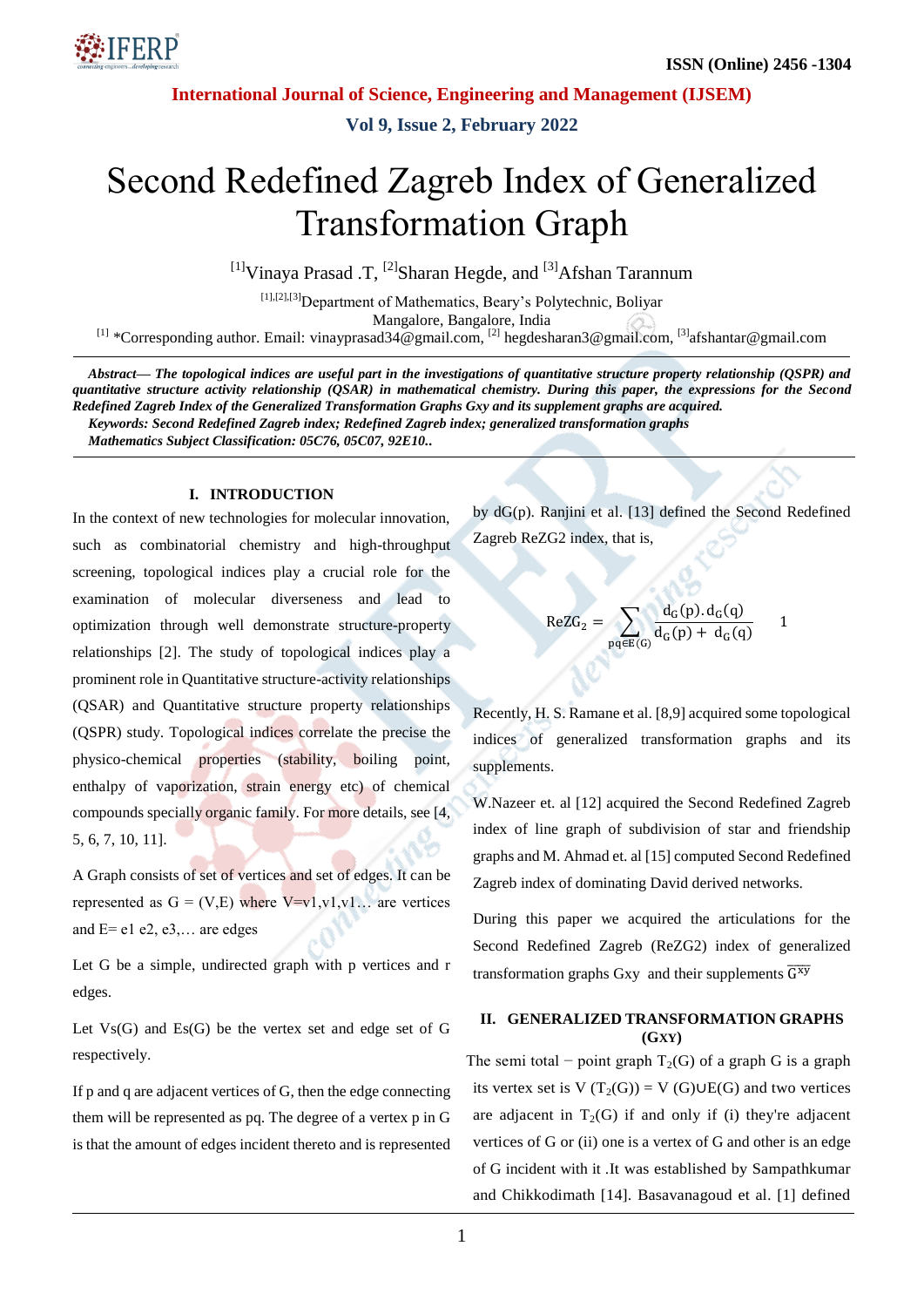

# **Vol 9, Issue 2, February 2022**

some new graphical transformation which generalizes the concept of semiotal-point graph. Lately, R.B Jummannaver et al. [3] defined  $k<sup>th</sup>$  Generalized transformation graphs and obtained Zagreb index and co-index transformations.

The generalized transformation graph  $G^{xy}$  is a graph its vertex set is  $V_s(T_2(G)) = V_s(G) \cup E_s(G)$  and  $\lambda, \eta \in V_s$ ( $G^{x,y}$ ). The vertices  $\lambda$  and  $\eta$  are adjacent in G if and only if (a) and (b) holds:

(a)  $\lambda$ ,  $\eta \in V_s(G)$ ,  $\lambda$ ,  $\eta$  are adjacent in G if  $x = +$  and  $\lambda$ ,  $\eta$ aren't adjacent in G if  $x = -$ 

(b)  $\lambda \in V_s(G)$  and  $\eta \in E_s(G)$ ,  $\lambda$ ,  $\eta$  are incident in G if y = + and  $\lambda$ ,  $\eta$  aren't incident in G if y= –

**Proposition 2.1:** [1]. Let G be a graph with i vertices and j edges. Let  $p \in V_s(G)$  and  $r \in E_s(G)$ . Then the degrees of point and line vertices in  $G^{xy}$  are

[1]  $d_{G^{++}}(p) = 2d_G(p)$  and  $d_{G^{++}}(r) = 2$ . [2]  $d_{G^{+-}}(p) = j$  and  $d_{G^{+-}}(r) = i - 2$ .

- [3]  $d_{G^{-+}}(p) = i 1$  and  $d_{G^{-+}}(r) = 2$ .
- [4]  $d_G$ --(p)= i + j 1 2d<sub>G</sub>(p) and  $d_{G}$ --(r) = i - 2.

The supplement of G will be represented by  $\overline{G}$ . If G has i vertices and j edges then the number of  $G^{xy}$ vertices of G is  $i + j$  By Proposition 2.1 and taking into account that

 $d_{\overline{G}}(p) = i - 1 - d_{G}(p)$ . We have following results for the degrees of point and line vertices in  $\overline{G^{xy}}$  are

- [5]  $d_{\overline{G^{++}}}(p) = i + j 1 2d_G(p)$  and  $d_{\overline{G^{++}}}(r) = i+j-3$
- [6]  $d_{\overline{G^{+-}}}(p)=i-1$  and  $d_{\overline{G^{+-}}}(r)=j+1$ .

[7] 
$$
d_{\overline{G^{-+}}}(p)=j
$$
 and  $d_{\overline{G^{-+}}}(r)=i+j-3$ 

[8] 
$$
d_{\overline{G}^{==}}(p) = 2d_G(p)
$$
 and  $d_{\overline{G}^{==}}(r) =$   
j+1.

#### **III. SECOND REDEFINED ZAGREB** (**ReZG**<sub>2</sub>)**INDEX OF GXY**

Assume the following abbreviations in the theorems below (  $3.1 - 4.4$ ).

Theorem= Thrm,  $Graph = Gph$ , Vertices= vrtxs, Edges= edgs ,& Incident= incdnt.

**Thrm 3.1**: Let G be a Gph with 'i' vrtxs and 'i' edgs, then

$$
\text{ReZG}_2(G^{++})=\quad 2\text{ReZG}_2(G)+\sum_{p\in V(G)}\frac{2d_G(p)\cdot d_G(p)}{d_G(p)+1}
$$

Proof: Divide the edg set  $E_s(G^{++})$  into subsets  $E_{s1}$  and  $E_{s2}$ , where  $E_{s1} = \{pq : pq \in E_s(G)\}\$  and  $E_{s2} = \{pr \mid the \text{ vrtx } p \text{ is }$ incdnt to the edg r in G}.

It is simple to inspect that  $| E_{s1} | = j$  and  $| E_{s2} | = 2j$ . By Proposition 2.1[1], if  $p \in V_s(G)$  then  $d_{G^{++}}(p) = 2d_G(p)$  and if  $r \in E_s(G)$  then  $d_{G^{++}}(r) = 2$ .

$$
\begin{aligned} \text{ReZG}_2(G^{++}) & = \sum_{pq \in \mathcal{E}_5(G^{++})} \frac{d_{G^{++}}(p) \cdot d_{G^{++}}(q)}{d_{G^{++}}(p) + d_{G^{++}}(q)} \\ & = \sum_{pq \in \mathcal{E}_{51}} \frac{d_{G^{++}}(p) \cdot d_{G^{++}}(q)}{d_{G^{++}}(p) + d_{G^{++}}(q)} \quad + \sum_{pr \in \mathcal{E}_{52}} \frac{d_{G^{++}}(p) \cdot d_{G^{++}}(r)}{d_{G^{++}}(p) + d_{G^{++}}(r)} \\ & = \sum_{pq \in \mathcal{E}_5(G)} \frac{2d_G(u).2d_G(v)}{2d_G(u).+2d_G(v)} \quad + \sum_{pr \in \mathcal{E}_{52}} \frac{2d_G(u).2}{d_G(u)+1} \end{aligned}
$$

$$
ReZG_2(G^{++}) = 2ReZG_2(G) + \sum_{pr \in E_{52}} \frac{2d_G(p)}{d_G(p) + 1}
$$

The quantity 
$$
\sum_{\text{preE}_{s2}} \frac{2d_G(p)}{d_G(u) + 1}
$$
 appears

 $d_G(u)$  times hence the expression can be written as

$$
ReZG_2(G^{++}) = 2ReZG_2(G) + \sum_{p \in V_s(G)} \frac{2d_G(p)d_G(q)}{d_G(p) + 1}
$$

Thrm 3.2: Let G be a Gph with 'i' vrtxs and 'i' edgs, then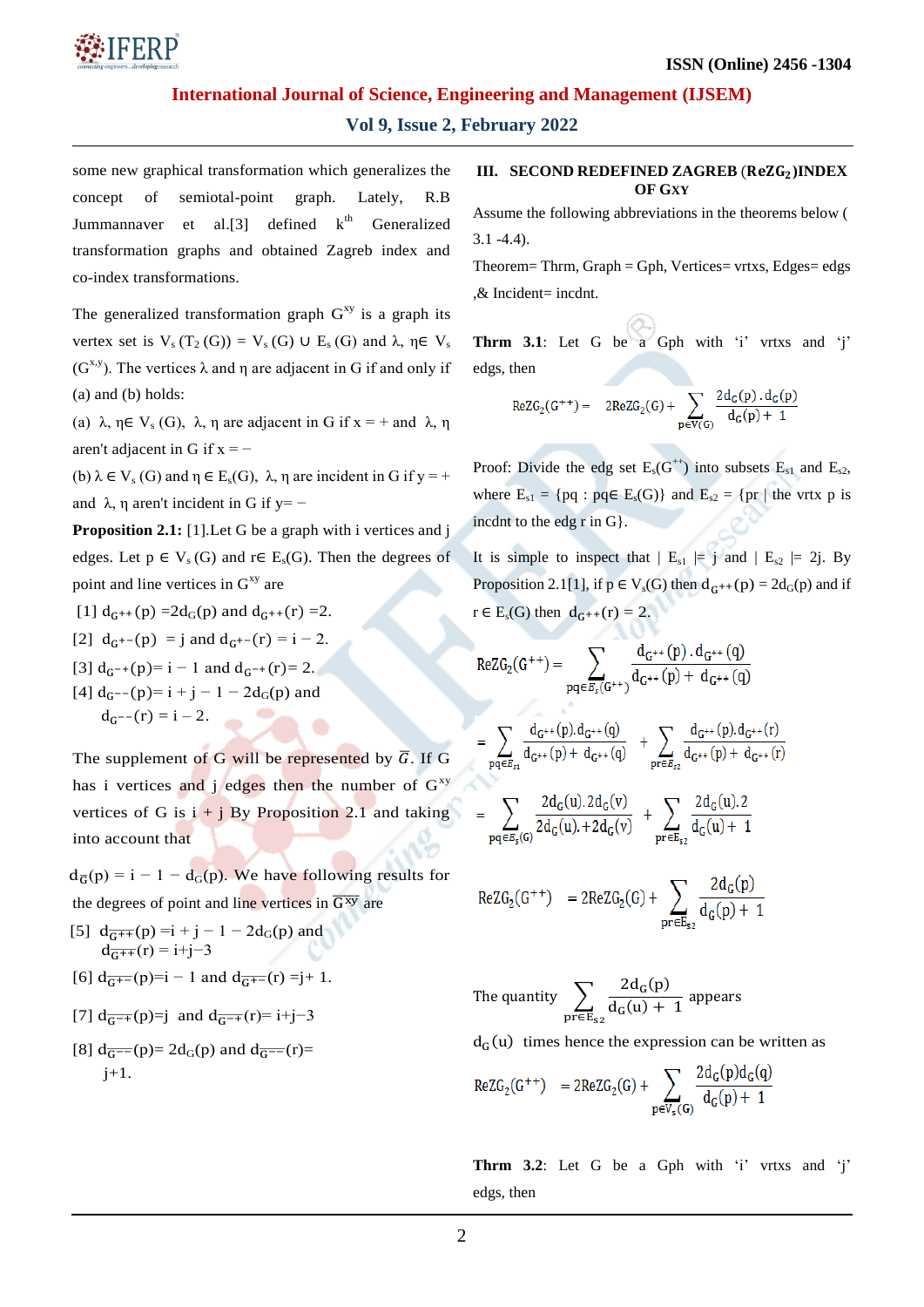

# **Vol 9, Issue 2, February 2022**

$$
ReZG_2(G^{+-}) = \frac{j^2}{2} + \frac{j(i-2)^2}{j+i-2}
$$

Proof: Divide the edg set  $E_s(G^{+-})$  into subsets  $E_{s1}$  and  $E_{s2}$ , where  $E_{s1} = \{ pq \mid pq \in E_s(G) \}$  and  $E_{s2} = \{ pr \mid the \text{ vrtx } p \text{ isn't } \}$ incdnt to the edg r in G. It is simple to examine that  $|E_{s1}| = j$ and  $| E_{s2} | = j(i-2)$ . By Proposition 2.1[2], if  $p \in V_s(G)$  as well  $d_{G^{+-}}(p) = j$  and if  $r \in E_s(G)$  as well  $d_{G^{+-}}(r) = i - 2$ .

$$
\begin{aligned} &\text{ReZG}_2(G^{+-}) = \sum_{pq \in \mathcal{E}_5(G^{+-})} \frac{d_{G^{+-}}(p).d_{G^{+-}}(q)}{d_{G^{+-}}(p)+d_{G^{+-}}(q)} \\ &= \sum_{pq \in \mathcal{E}_{\text{st}}} \frac{d_{G^{+-}}(p).d_{G^{+-}}(q)}{d_{G^{+-}}(p)+d_{G^{+-}}(q)} \ \ + \sum_{pr \in \mathcal{E}_{\text{st}}} \frac{d_{G^{+-}}(p).d_{G^{+-}}(r)}{d_{G^{+-}}(p)+d_{G^{+-}}(r)} \\ &= \sum_{pq \in \mathcal{E}_5(G)} \frac{m.m}{m+m} \ \ + \sum_{pr \in \mathcal{E}_{\text{st}}} \frac{m(n-2)}{m+(n-2)} \\ &= \ \ \frac{m^2}{2} + \frac{m(n-2)^2}{m+n-2} \end{aligned}
$$

Thrm 3.3: Let G be a Gph with 'i' vrtxs and 'j' edgs, then

$$
ReZG_2(G^{-+}) = (i-1)[\frac{i(j-1)}{4} - \frac{j}{2} + \frac{4j}{j+1}]
$$

Proof: Divide the edg set  $E_s(G^{-+})$ into subsets  $E_{s1}$  and  $E_{s2}$ , where  $E_{s1} = \{pq|pq \notin E_s(G)\}$  and  $E_{s2} = \{pr|$  the vrtx p is incdnt to the edg r in  $G$ . It is simple to examine that  $|$  $E_{s1}$   $=$   $\left(\frac{1}{2}\right)$  $\binom{1}{2}$ -j and  $|E_{s2}| = 2j$ . By Proposition2.1[3], if  $p \in$  $V_s(G)$  as well  $d_{G^{-+}}(p) = i-1$  and if r∈E<sub>s</sub>(G) as well  $d_{G^{-+}}(r) = 2.$ Therefore

$$
\begin{aligned} &\text{ReZG}_2(G^{-+}) = \sum_{pq \in \mathcal{E}_5(G^{-+})} \frac{d_{G^{-+}}(p) \cdot d_{G^{-+}}(q)}{d_{G^{-+}}(p) + d_{G^{-+}}(q)} \\ &= \sum_{pq \in \mathcal{E}_{51}} \frac{d_{G^{-+}}(p) \cdot d_{G^{-+}}(q)}{d_{G^{-+}}(p) + d_{G^{-+}}(q)} + \sum_{pr \in \mathcal{E}_{52}} \frac{d_{G^{-+}}(p) \cdot d_{G^{-+}}(r)}{d_{G^{-+}}(p) + d_{G^{-+}}(r)} \\ &= \sum_{pq \notin \mathcal{E}_{51}(G)} \frac{(i-1)}{2} + \sum_{pr \in \mathcal{E}_{52}} \frac{(i-1) \cdot 2}{i+1} \\ &= (i-1) \big[\frac{i(i-1)}{4} - \frac{j}{2} + \frac{4j}{i+1}\big] \end{aligned}
$$

**Thrm 3.4**: Let G be a Gph with 'i' vrtxs and 'j' edgs, then

$$
\begin{aligned} \text{ReZG}_2(G^{--})&=\sum_{pq\in \mathcal{E}_5(G)}\frac{[i+j-1-2d_G(p)].[i+j-1-2d_G(q)]}{2[i+j-1-2d_G(p)-2d_G(q)]}\\&+\sum_{p\in \mathcal{V}_c(G)}\frac{(j-d_G(p))[i+j-1-2d_G(p)].(i-2)}{2i+j-3-2d_G(p)} \end{aligned}
$$

Proof: Divide the edg set  $E_s(G^{--})$  into subsets  $E_{s1}$  and  $E_{s2}$ , where  $E_{s1} = \{ pq \mid pq \notin Es(G) \}$  and  $E_{s2} = \{ pr \mid the \}$ vrtx  $p$  is not incdnt to the edg  $r$  in  $G$ . It is simple to inspect that  $|E_{s1}| = {i \choose 2}$  $\binom{1}{2}$ - j and | E<sub>s2</sub>  $|= j$  (i-2). By Proposition2.1[4], if  $p \in V_s$  (G) then  $d_{G-}$  (p) = i+j-1-2d<sub>G</sub>(p) and if r∈E<sub>s</sub>(G) then d<sub>G</sub>-(r) = i-2.

Therefore

 $\equiv$ 

ReZG<sub>2</sub>(G<sup>-</sup>) = 
$$
\sum_{pq \in E_s(G^{--})} \frac{d_{G^{--}}(p) \cdot d_{G^{--}}(q)}{d_{G^{--}}(p) + d_{G^{--}}(q)}
$$

$$
\sum_{pq \in \mathcal{E}_{51}} \frac{d_{G^{--}}(p) \cdot d_{G^{--}}(q)}{d_{G^{--}}(p) + d_{G^{--}}(q)} + \sum_{pr \in \mathcal{E}_{52}} \frac{d_{G^{--}}(p) \cdot d_{G^{--}}(r)}{d_{G^{--}}(p) + d_{G^{--}}(r)}
$$

$$
=\sum_{pq\in E_{\vec{s}}(G)}\frac{[i+j-1-2d_{G}(p)].[i+j-1-2d_{G}(q)]}{2[i+j-1-d_{G}(p)-d_{G}(q)]}
$$
\n
$$
+\sum_{pr\in E_{s2}}\frac{i+j-1-2d_{G}(p)].(i-2)}{2i+j-3-2d_{G}(p)}
$$
\n
$$
=\sum_{pr\in E_{\vec{s}}(G)}\frac{[i+j-1-2d_{G}(p)].[i+j-1-2d_{G}(q)]}{2[i+j-1-d_{G}(p)-d_{G}(q)]}
$$
\n
$$
+\sum_{p\in V_{\vec{s}}(G)}\frac{(j-d_{G}(p))[i+j-1-2d_{G}(p)].(i-2)}{2i+j-3-2d_{G}(p)}
$$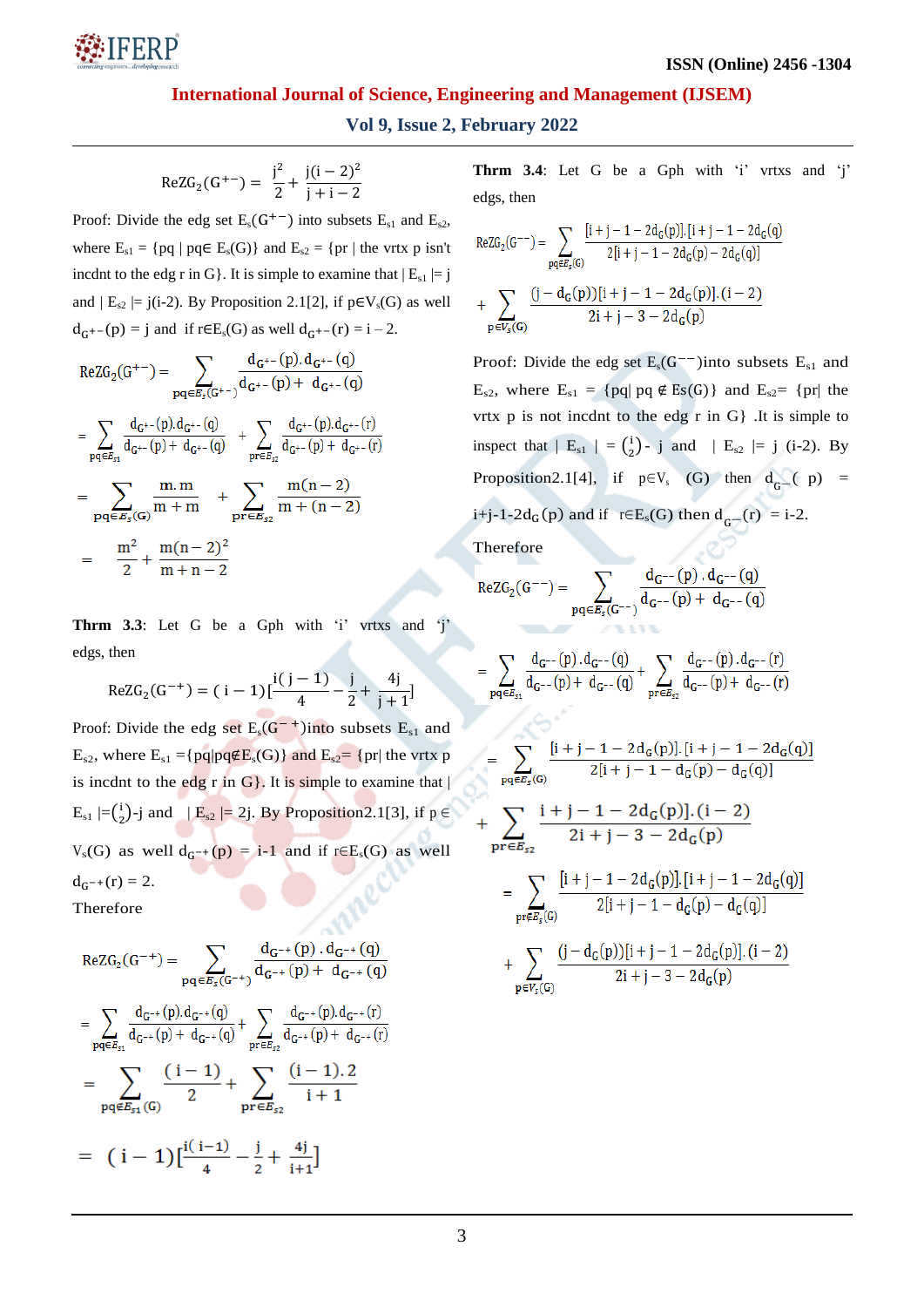

**Vol 9, Issue 2, February 2022**

IV. IV. REDEFINED ZAGREB (REZG $_2$ (G)) INDEX OF  $\overline{G}$ <sup>xy</sup>

$$
+\frac{m(m-1)[n+m-3]}{4}
$$

**Thrm 4.2**:

Let G be a Gph with 'i' vrtxs and 'j' edgs, then

**Thrm 4.1**: Let G be a Gph with  $i'$  vrtxs and  $i'$ edgs, then

$$
\begin{aligned} &\text{ReZG}_2\big(\overline{G^{++}}\big) = \frac{1}{2} \sum_{p q \notin \mathcal{E}_5(G)} \frac{[i+j-1-2d_G(p)].[i+j-1-2d_G(q)]}{i+j-1-\big(d_G(p)+d_G(q)\big)} + \\ &\frac{1}{2} \sum_{p \in V_5(G)} \frac{\big(j-d_G(p)\big)[i+j-1-2d_G(p)].[i+j-3]}{i+j-2-\big(d_G(p)\big)} \\ &+ \frac{j(j-1)[i+j-3]}{4} \end{aligned}
$$

Proof: Divide the edg set the  $E_s(\overline{G^{++}})$  into subsets into subsets  $E_{s1}$ ,  $E_{s2}$  and  $E_{s3}$ , where  $E_{s1} = \{ pq \mid pq \notin E_s(G) \}$ and  $E_{s2}$  = {pr| the vrtx p is not incdnt to the edg r in G} and  $E_{s3} = {rs|r,s \in E_s(G)}$ . It is simple to inspect that  $|E_{s1}| =$  $\binom{1}{2}$  $\binom{1}{2}$  - j and | E<sub>s2</sub>  $|= j$  (i-2) and | E<sub>s3</sub>  $|= \binom{j}{2}$  $\binom{1}{2}$ . By Proposition 2.1[5], if  $p \in V_s(G)$  as we ll  $d_{\overline{G^{++}}}(p) = i + j$  $-1-2d_G(p)$  and if r∈E<sub>s</sub>(G) as well  $d_{\overline{G^{++}}}(r) = i+j-3$ Therefore

$$
\begin{aligned} &\text{ReZG}_2\big(\overline{G^{++}}\big)=\sum_{pq\in E_5\big(\overline{G^{++}}\big)}\frac{d_{\big(\overline{G^{++}}\big)}(p)\cdot d_{\big(\overline{G^{++}}\big)}(q)}{d_{\big(\overline{G^{++}}\big)}(p)\cdot d_{\big(\overline{G^{++}}\big)}(q)}\\ &=\sum_{pq\in E_{51}}\frac{d_{\big(\overline{G^{++}}\big)}(p)\cdot d_{\big(\overline{G^{++}}\big)}(q)}{d_{\big(\overline{G^{++}}\big)}(p)\cdot d_{\big(\overline{G^{++}}\big)}(q)}+\sum_{pr\in E_{52}}\frac{d_{\big(\overline{G^{++}}\big)}(p)\cdot d_{\big(\overline{G^{++}}\big)}r}{d_{\big(\overline{G^{++}}\big)}(p)\cdot d_{\big(\overline{G^{++}}\big)}(r)}\\ &+\sum_{rs\in E_{53}}\frac{d_{\big(\overline{G^{++}}\big)}(r)\cdot d_{\big(\overline{G^{++}}\big)}(s)}{d_{\big(\overline{G^{++}}\big)}(r)\cdot d_{\big(\overline{G^{++}}\big)}(s)}\\ &=\frac{1}{2}\sum_{pq\in E_5(G)}\frac{[i+j-1-2d_G(p)].[n+m-1-2d_G(q)]}{i+j-1-(d_G(p)+d_G(q))}+\\ &\frac{1}{2}\sum_{p\in V_5(G)}\frac{\big(j-d_G(p)\big)[i+j-1-2d_G(p)].[i+j-3]}{i+j-2-(d_G(p))} \end{aligned}
$$

$$
ReZG_2(\overline{G^{+-}}) = \sum_{pq \notin E_5(G)} \frac{(i-1)}{2} + \sum_{pr \in E_{52}} \frac{(i-1)(j+1)}{n+m} + \sum_{rs \in E_{53}} \frac{(j+1)}{2}
$$

Proof: Divide the edg set the  $E_s(\overline{G^{+-}})$  into subsets into subsets  $E_{s1}$ ,  $E_{s2}$  and  $E_{s3}$ , where  $E_{s1}$  = {pq| pq  $\notin$  Es(G)} and  $E_{s2}$  {pr| the vrtx p is incdnt to the edg r in G} and  $E_{s3}$ ={rs|r,s  $\in$   $E_s$ (G)}. It is simple to inspect that  $|E_{s1}| = {i \choose 2}$  $\binom{i}{2}$ -j and|  $E_{s2}$  |= 2j and |  $E_{s3}$  |= $\left(\frac{1}{2}\right)$  $\binom{1}{2}$ . By Proposition 2.1[6], if p  $\epsilon V_s$  (G) as well  $d_{\overline{G}^{+-}}(p) = i - 1$  and if  $r \in E_s$  (G) as well  $d_{\overline{G^{+-}}}(r) = j+1$ 

Therefore

$$
ReZG_{2}(\overline{G^{+-}}) = \sum_{pq \in E_{5}(G^{+-})} \frac{d_{(\overline{G^{+-}})}(p) \cdot d_{(\overline{G^{+-}})}(q)}{d_{(\overline{G^{+-}})}(p) + d_{(\overline{G^{+-}})}(q)}
$$
\n
$$
= \sum_{uv \in E_{51}} \frac{d_{(\overline{G^{+-}})}(p) \cdot d_{(\overline{G^{+-}})}(q)}{d_{(\overline{G^{+-}})}(p) + d_{(\overline{G^{+-}})}(q)} + \sum_{ue \in E_{52}} \frac{d_{(\overline{G^{+-}})}(p) \cdot d_{(\overline{G^{+-}})}(r)}{d_{(\overline{G^{+-}})}(r) + d_{(\overline{G^{+-}})}(s)}
$$
\n
$$
+ \sum_{pq \in E_{53}} \frac{d_{(\overline{G^{+-}})}(r) \cdot d_{(\overline{G^{+-}})}(s)}{d_{(\overline{G^{+-}})}(r) + d_{(\overline{G^{+-}})}(s)}
$$
\n
$$
= \sum_{pq \in E_{5}} \frac{(i-1)(i-1)}{(i-1)+(i-1)} + \sum_{pr \in E_{52}} \frac{(i-1)(i+1)}{(i-1)+(i+1)} + \sum_{rs \in E_{53}} \frac{(i+1)(i+1)}{i+1}
$$
\n
$$
= \sum_{pq \in E_{\cdot}(G)} \frac{(i-1)}{2} + \sum_{pr \in E_{\cdot}} \frac{(i-1)(i+1)}{i+j} + \sum_{rs \in E_{\cdot}} \frac{(i+1)}{2}
$$

**Thrm 4.3**: Let G be a Gph with  $i'$  vrtxs and  $i'$ edgs, then

$$
ReZG_2(\overline{G^{-+}}) = \frac{j^2}{2} + \frac{j^2(i-2)(i+j-3)}{2j+i-3} + {j \choose 2} \frac{(i+j-3)}{2}
$$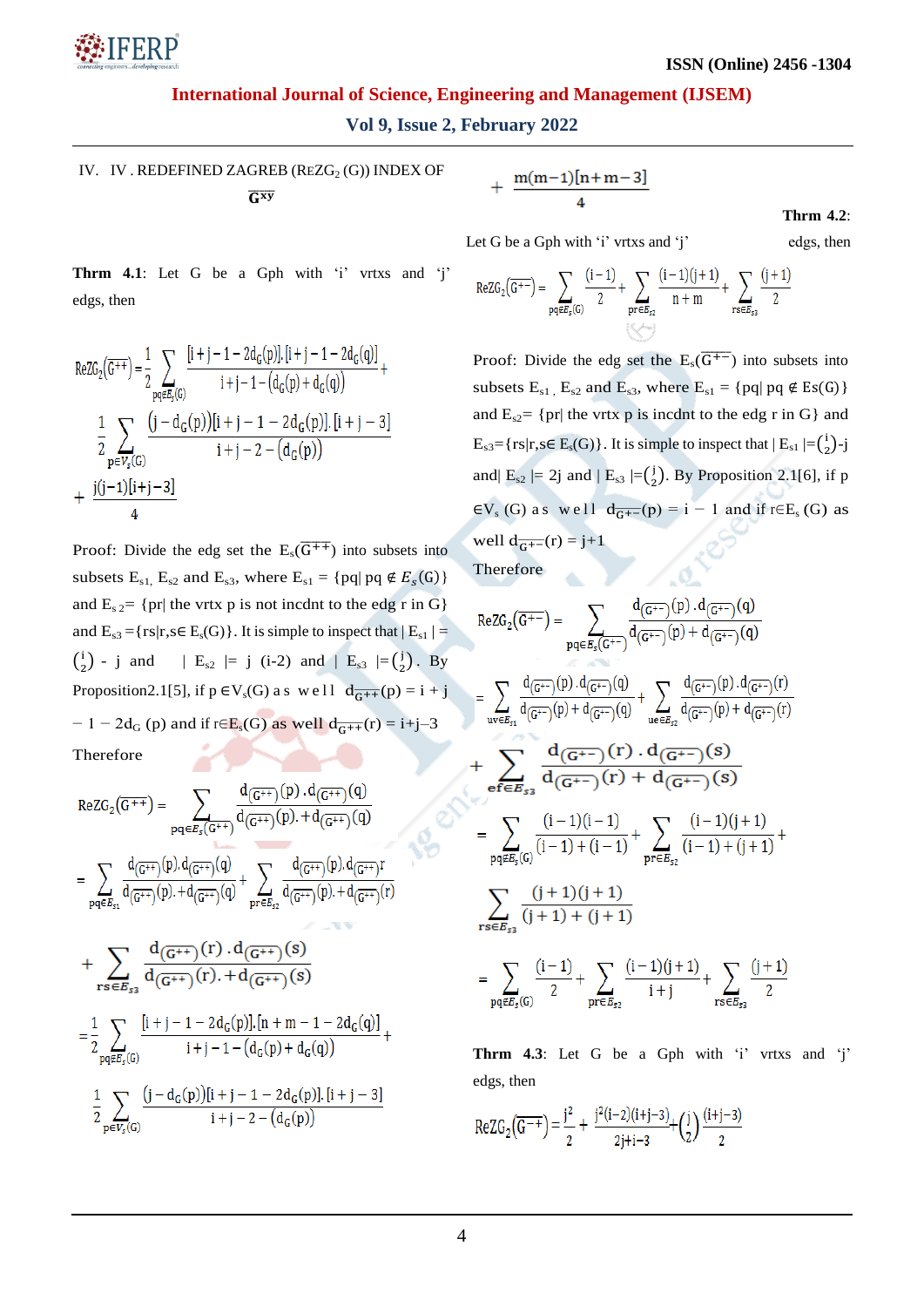

# **Vol 9, Issue 2, February 2022**

Proof: Divide the edg set the  $E_s(\overline{G^{-+}})$  into subsets into subsets  $E_{s1}$ ,  $E_{s2}$  and  $E_{s3}$ , where  $E_{s1} = \{ pq \mid pq \in E_s(G) \}$ and  $E_{s2} = \{pr | \text{ the vrtx } p \text{ is not incident to the edge } r \text{ in } G \}$ and  $E_{s3} = \{ rs | r, s \in E_s(G) \}$ . It is simple to inspect that  $| E_1 | = j$ and|  $E_2 = j(i-2)$  and  $|E_3| = {j \choose 2}$  $\binom{1}{2}$ . By Proposition 2.1[7], if p  $\epsilon V_s$  (G) as well  $d_{\overline{G^{-+}}}(p) = j$  and if r∈E<sub>s</sub>(G) then  $d_{\overline{G^{-+}}}(r) = i+j-3$ 

Therefore

$$
\begin{aligned} &\text{ReZG}_2(\overline{G^{-+}})\;=\;\sum_{pq\in\mathcal{B}_5(\overline{G^{-+}})}\frac{d_{(\overline{G^{-+}})}(p)\cdot d_{(\overline{G^{-+}})}(q)}{d_{(\overline{G^{-+}})}(p)+d_{(\overline{G^{-+}})}(q)}\\ &=\;\sum_{pq\in\mathcal{B}_{51}}\frac{d_{(\overline{G^{-+}})}(p)\cdot d_{(\overline{G^{-+}})}(q)}{d_{(\overline{G^{-+}})}(p)+d_{(\overline{G^{-+}})}(q)}+\sum_{pr\in\mathcal{B}_{52}}\frac{d_{(\overline{G^{-+}})}(p)\cdot d_{(\overline{G^{-+}})}(r)}{d_{(\overline{G^{-+}})}(p)+d_{(\overline{G^{-+}})}(r)}\\ &+\sum_{rs\in\mathcal{B}_{53}}\frac{d_{(\overline{G^{-+}})}(e)\cdot d_{(\overline{G^{-+}})}(f)}{d_{(\overline{G^{-+}})}(e)+d_{(\overline{G^{-+}})}(f)}\\ &=\;\sum_{pq\in\mathcal{B}_5(G)}\frac{j}{2}+\sum_{pr\in\mathcal{B}_{52}}\frac{j(i+j-3)}{2j+i-3}+\sum_{rs\in\mathcal{B}_{53}}\frac{i+j-3}{2}\\ &=\frac{j^2}{2}+\frac{j^2(i-2)(i+j-3)}{2j+i-3}+\Big(\frac{j}{2}\Big)\frac{(i+j-3)}{2}\end{aligned}
$$

**Thrm 4.4**: Let G be a Gph with 'i' vrtxs and 'j edgs, then

$$
\text{ReZG}_2(\overline{G^{--}}) \quad = 2 \text{ReZG}_2(G) \, + \sum_{p \in V_s(G)} \frac{[2d_G(p)]^2 \, \cdot (j+1)}{2\, d_G(p)+j+1} + \frac{j(j+1)}{2}
$$

Proof: Divide the edg set  $E_s(\overline{G^{--}})$  into subsets into subsets  $E_{s1}$ ,  $E_{s2}$  and  $E_{s3}$ , where  $E_{s1} = \{ pq \mid pq \in E_s(G) \}$ and  $E_{s2}$  {pr| the vrtx p is incdnt to the edg r in G} and  $E_{s3} = \{ rs | r, s \in E_s(G) \}$ . It is simple to examine that  $| E_{s1} | = j$ and  $| E_{s2} | = 2j$  and  $| E_{s3} | = (\frac{j}{2})$  $\binom{1}{2}$ . By Proposition 2.1[8], if p  $\in V_s(G)$  as well  $d_{\overline{G}} = (p) = 2d_G(p)$  and if  $r \in E_s(G)$  as well  $d_{\overline{G}} = (p)$  (r) = j+1.

Therefore

$$
ReZG_2(\overline{G^{--}}) = \sum_{pq \in E_s(\overline{G^{--}})} \frac{d_{(\overline{G^{--}})}(p) \cdot d_{(\overline{G^{--}})}(q)}{d_{(\overline{G^{--}})}(p) + d_{(\overline{G^{--}})}(q)}
$$

$$
\begin{aligned}&=\sum_{pq\in E_{s1}}\frac{d_{(\overline{G^{-}})}(p).d_{(\overline{G^{-}})}(q)}{d_{(\overline{G^{-}})}(p)+d_{(\overline{G^{-}})}(q)}+\sum_{pr\in E_{s2}}\frac{d_{(\overline{G^{-}})}(p).d_{(\overline{G^{-}})}(r)}{d_{(\overline{G^{-}})}(p)+d_{(\overline{G^{-}})}(r)}\\&+\sum_{rs\in E_{s3}}\frac{d_{(\overline{G^{-}})}(r).d_{(\overline{G^{-}})}(s)}{d_{(\overline{G^{-}})}(r)+d_{(\overline{G^{-}})}(s)}\\&=\sum_{pq\in E_{s1}}\frac{2d_G(p).2d_G(q)}{2d_G(p)+2d_G(q)}+\sum_{pr\in E_{s2}}\frac{2d_G(p).(j+1)}{2d_G(p)+(j+1)}\\&+\sum_{rs\in E_{s3}}\frac{(j+1).(j+1)}{(j+1)+(j+1)}\\&=2\text{ReZG}_2(G)+\sum_{p\in V_s(G)}\frac{[2d_G(p)]^2.(j+1)}{2d_G(p)+j+1}+\frac{j(j+1)}{2}\end{aligned}
$$

## **V. CONCLUSION**

In this paper, we acquire the articulations for the  $ReZG<sub>2</sub>$  of Generalized Transformation Graph  $G<sup>xy</sup>$  and its supplements  $\overline{G}^{xy}$  according to the specifications of elemental graph G. One can acquire other degree based topological indices G of generalized transformation graphs using same edge partition method and also can acquired expression for the topological indices of generalized transformation graphs  $G^{xyz}$  and its supplements.

## **REFERENCES**

- [1]. B. Basavanagoud, I. Gutman, V. R. Desai, Zagreb indices of general-ized transformation graphs and their complements, Kragujevac J. Sci., 37(2015), 99{112.
- [2]. J. Devillers, New trends in (Q)SAR modeling with topological indices.Curr. Opin. Drug Discov.Dev. 2000; 3:275-279.
- [3]. R. B. Jummannaver, K. Narayanakar, D. Selvan, Zagreb index and coin-dex of kth Generalized transformation graphs, Bulletin of the International Mathematical Virtual Institutes, 10(2020), 389-402.
- [4]. R. B. Jummannaver, I. Gutman, R. K. Mundewadi, On Zagreb indices and coindices of Cluster graphs, Bulletin of the International Mathematical Virtual Institutes, 8(2018), 477- 485.
- [5]. L. B. Kier, L. H. Hall, Molecular Connectivity in Chemistry and Drug Research, Academic Press, New York, 1976.
- [6]. L. B. Kier, L. H. Hall, Molecular Connectivity in Structure Activity Analysis, Wiley, New York, 1986.
- [7]. L. Pogliani, from molecular connectivity Indices to semiemperical connectivity terms: Recent trends in graph theoretical descriptors, Chem. Rev., 100 (2000), 3827{3858.
- [8]. H. S. Ramane, R. B. Jummannaver, S. Sedghi, Some degree based topological indices of Generalized transformation graphs and of their Complements, International Journal of